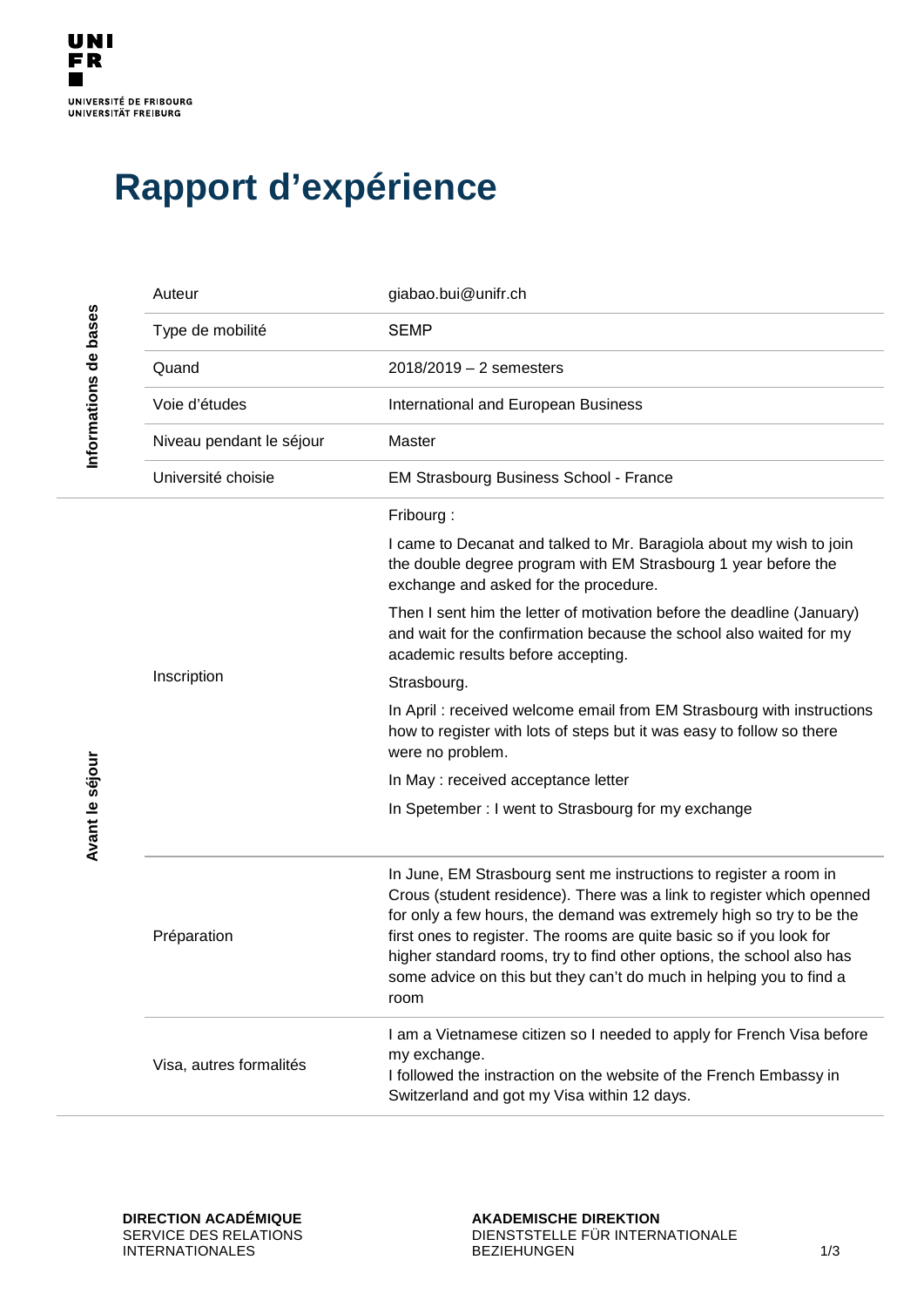$\overline{\phantom{a}}$ 

|           | Arrivée dans le pays d'accueil                     | The school has an orientation week for all international students, which<br>is quite helpful and profesionally organized. They have a lot of<br>international students coming every year so it was really a big event.<br>Then the first courses started after the orientation period.                          |
|-----------|----------------------------------------------------|-----------------------------------------------------------------------------------------------------------------------------------------------------------------------------------------------------------------------------------------------------------------------------------------------------------------|
| Sur place | Impressions générales du<br>séjour                 | 8 months passed really fast and there were so many things going on<br>during that period. I studeied a lot and had much fun with new friends<br>as well.<br>I had both fun and difficulties but overall, it was a great and memorable<br>experience and I am happy I made it.                                   |
|           | Logement                                           | I stayed in student residence Paul Appell because I registered via the<br>link that EM Strasbourg provided.                                                                                                                                                                                                     |
|           |                                                    | $\_$ The room is 9 m <sup>2</sup> and costs 175 euros/ month. I shared kitchen,<br>toilet/bathroom with other student on the same floor.                                                                                                                                                                        |
|           |                                                    | The facilities are extrememly basic to live, it matches the price I paid<br>so think well before you decide to stay.                                                                                                                                                                                            |
|           | Coûts                                              | Overall, Strasbourg is a bit cheaper than Fribourg but it really depends<br>on how well you live.                                                                                                                                                                                                               |
|           |                                                    | My spending was more or less the same because I spent more on<br>eating out and going out with friends which I didn't do much in<br>Fribourg.                                                                                                                                                                   |
|           | Université d'accueil :<br>Informations générales   | The EM Strasbourg building is separate from the main campus of<br>University of Strasbourg and it has all neccessary facilities (free<br>printers, library) available. Most of the courses are within this<br>building but sometimes they are held in other two buildings which are<br>in 5 to 10 minutes walk. |
|           |                                                    | International students have the international office as the main contact<br>point and they are quite helpful. The activities, however, are not many<br>for us, except for the first few weeks. Most of the time we organizied<br>the activities ourselves among the students.                                   |
|           | Université d'accueil :<br>Informations académiques | _ In the first semester, we studied lots of courses concerning general<br>business and culture which are not very difficult but spreading across<br>different fields. The academic level of these courses is a bit lower than<br>that in Fribourg.                                                              |
|           |                                                    | _ In the second semester, the courses were more sepcialised and<br>provided some interesting insights.                                                                                                                                                                                                          |
|           |                                                    | The difficulty level is manageable but the workload is a lot with tons<br>of group work and reports. If you focus on getting high scores then you<br>might be stressed sometimes.                                                                                                                               |
|           |                                                    | _ The way courses are organized and taugh is less formal than in<br>Fribourg. The learning environment is more dynamic since students<br>ask a lot of questions and they discuss openly.                                                                                                                        |